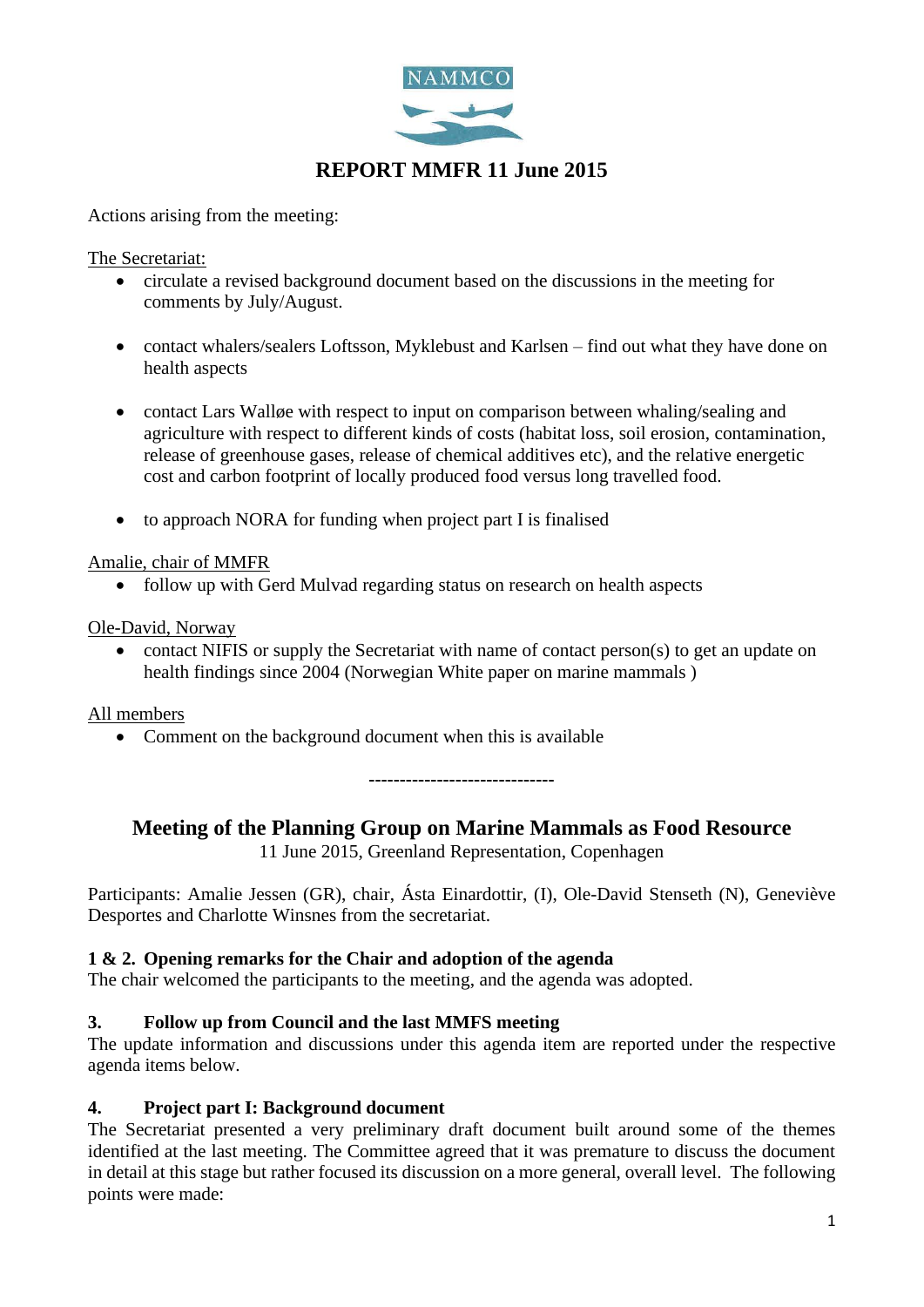

- The overarching principle for exploitation of natural resources is that it is sustainable. Either the hunt is sustainable or it is not sustainable, there will be no reference to indigenous or the concept of right of small communities to hunt for special reasons.
- The other principle is that exploitation of animals must take into consideration the welfare of aspects of the hunt i.e. to carry out the hunt in a manner that minimizes animal suffering.
- The ethics of hunting will NOT be discussed. It will only be short general text acknowledging that this is an issue in its own right, and for the purpose of this document, the ethics of killing have different meanings depending on cultures, religions and individuals.
- The goal of the project is to normalize marine mammals as food resources and to show that this is a food resource equal to food from other mammals. The working title was therefore changed from "marine mammals and food security" to "marine mammals as a food resource". The issue of food security will be one of many concerns/issues deriving from this.
- Health aspect: important to underline that definition of contaminants depends on where in the world you are. Methods of analyzing, techniques used, how contaminants are exposed and documented will differ according to culture. Specifically Gert Mulvad (Amalie) and Lars Walløe (Secretariat) will be contacted for input on the health aspect. NIFIS (National (Norwegian) Institute for Nutrition and Seafood Research) will be contacted to enquire what kind of work have been done (Ole-David).
- Hunting methods will be described in general terms with references to where information on the various hunts can be found. The specifics of the hunts in the member countries will not be detailed.
- Sources of inspiration may be the "Question and answers" found on some governmental homepages dealing with whaling and sealing like the Icelandic, the Faroese and Canadian.
- Generally, the document should be short and to the point with references to further reading. There were discussion of developing kinds of two documents – one for internal use to substantiate our own arguments and one for circulation to the outside world.
- The Secretariat will continue to develop the background document based on the discussion, and a new draft will be circulated in late June for comments in July/August.

## **5. Project part II – Communication strategy**

The Committee reiterated the intention and importance of involving experts on communication to develop a communication strategy and also focus the message. References were again made to a documentary on seaweed, the website "Inspired by Iceland" (Ásta), and the Inuit Sila project (Amalie), and the members would make enquiries as to process and costs.

The Committee discussed the idea of using food presentations//events at NAMMCO meetings and as side events at other meetings as one way of advocating marine mammals as a food resource. Food in the sense of local, regional food has become a new focus for many environmental oriented organisations and people concerned with short travelled, low carbon footprint, healthy food and also